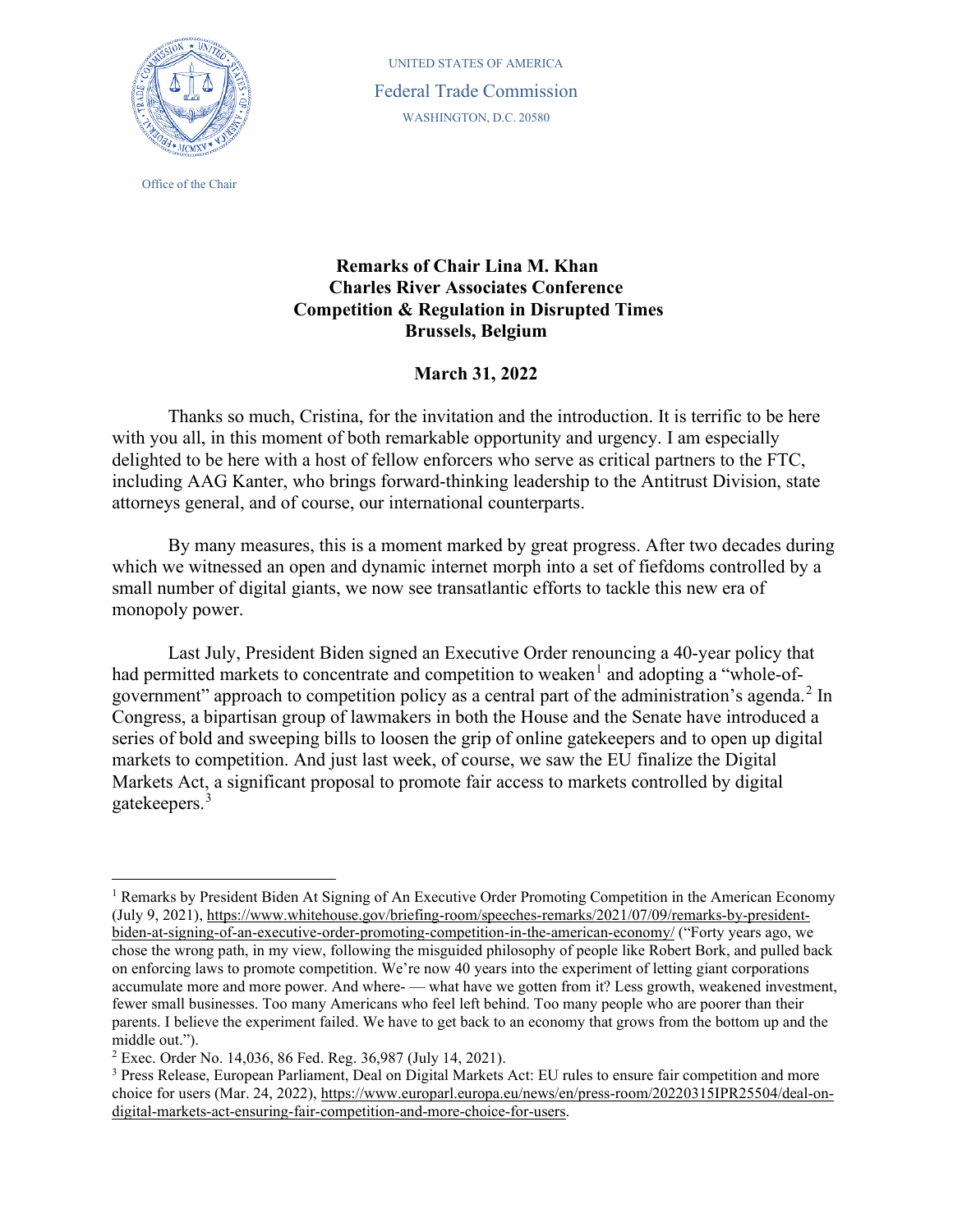The speed and breadth of these reform efforts owe much to many people in this room, who have led the effort to educate the public and policymakers about the new threats posed by dominant digital platforms and the heavy cost of inaction.

Major challenges, however, remain, and there is much work to be done. While we see increasing convergence on an overarching diagnosis, enforcers are still grappling daily with key questions around how to update our tools to detect, analyze, and remedy unlawful conduct in digital markets.

The growing adoption of a newer set of technologies—including voice assistants, cloud computing, and virtual reality—impel us to learn from past missteps and prevent incumbents from unlawfully capturing control over emerging markets. Enforcers pursue this work in an environment where dominant incumbents can deploy their muscle to distract, thwart, and delay.

At stake is both the future shape of our economy and the health of our democracy.

While the stakes are high and the challenges significant, the task is one that the Federal Trade Commission is particularly well-suited to tackle. Congress created the FTC in 1914 against the backdrop of an industrial revolution that had delivered sweeping technological advances but also enabled intense consolidation in industries ranging from oil and steel to sugar and tobacco. Given deep national unease about the unchecked power that these monopolists could wield, lawmakers tasked the FTC with preventing unfair methods of competition. Recognizing that business tactics would shift with new technologies and evolving methods of evasion, Congress gave the FTC tools to keep pace with market trends and adjust its enforcement accordingly.

Today, distinct features of digital technologies have ushered in new market dynamics and business strategies that require us to update our approach once again. While dominant networks are not new, several aspects of the digital economy have altered certain core capabilities and incentives. Minimal marginal costs have enabled digital platforms to grow larger and more quickly, while network effects and high barriers to entry have protected incumbents and led certain markets to tip towards a single winner. Data feedback loops, meanwhile, have similarly conferred enormous advantages on early movers, incentivizing firms to prioritize expanding and securing a large user base as quickly as possible. The ability to surveil users, furthermore, has let firms provide services for zero dollars while monetizing user data, a business model that incentivizes endless tracking and hoovering up of data, while also providing platforms with another way to draw large groups of users to scale quickly. Digital platforms can also deploy surveillance techniques to spot and monitor potential threats, equipping incumbents to defend and maintain their dominance in a highly targeted manner.

In several areas, policymakers and enforcers have already made significant strides by identifying a common set of tactics used by digital gatekeepers and updating their approach to tackle these new realities.

Across markets, dominant digital platforms have come to capture control over key arteries of commerce and communications. After achieving a gatekeeper position, these firms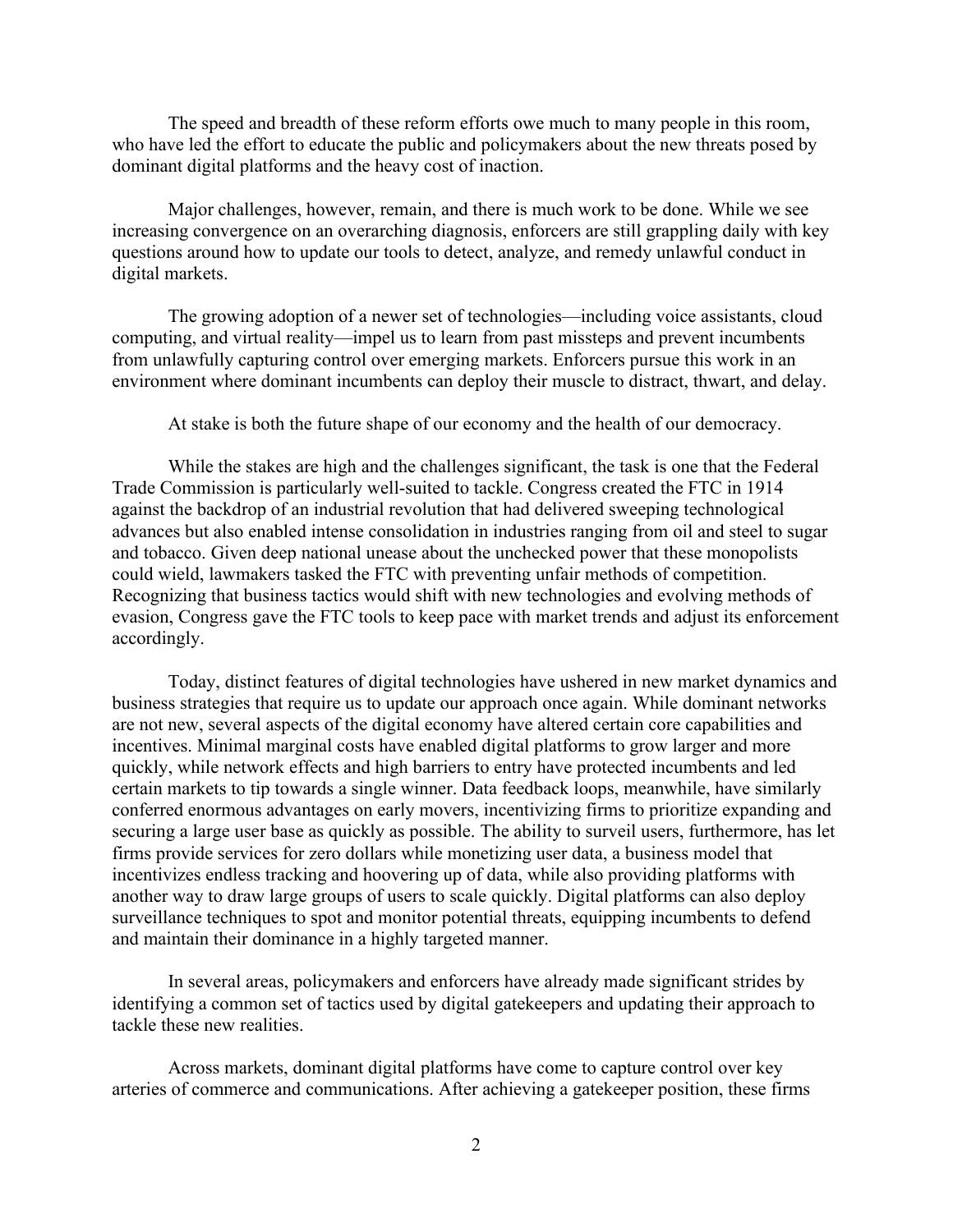can exercise their power in a host of ways. They can exploit their leverage over dependent users by increasing the price of access, such as by hiking fees, demanding valuable data, or imposing oppressive contractual terms. Gatekeepers can also engage in a set of defensive tactics to protect their control, knocking out perceived or actual rivals through buying them out or just cutting them off. And we've also seen gatekeepers use their privileged position to advantage additional parts of their business, be it through self-preferencing, tying, or a range of other tactics.

Enforcers and lawmakers have responded to this playbook, recognizing that practices like self-preferencing and blocking interoperability are or should be unlawful. In tackling these tactics, policymakers generally focus on promoting both contestability and fair access to markets that gatekeepers already control. Given that innovation in high-tech markets often emerges from upstarts whose services may rely on the very platforms they threaten to displace, promoting fair access and contestability are critical goals.

Increasingly, however, it is clear that focusing on these goals alone won't be enough. There are three areas where additional attention and work is especially needed.

First, a striking feature of the new gatekeepers is their sprawling and extensive economic reach. While the conglomerates of the industrial era generally spun off disparate divisions to concentrate on core business lines, dominant digital platforms today enjoy positions in a broad array of sectors beyond their core markets, spanning pharmacies, payment systems, automobiles, undersea cables, and Hollywood, to name just a few. The ever-expanding reach of these same few firms reveals how digital markets scramble traditional dynamics, enabling incumbents to benefit from mutually reinforcing positions across distinct markets.

This means that a dominant platform may serve as a key trading partner across *several* lines of its business—giving it multiple nodes of dependency, any one of which it can exploit to dictate terms and get its way. The multi-dimensional ways in which different lines of business may be interlinked can also render outdated frameworks that still try to analyze relationships as "horizontal" or "vertical," straining in particular current approaches to investigating mergers. Finally, a dominant platform's abundant cash flow from core lines of business can finance its entry into any number of nascent and emerging markets, enabling it to selectively monetize operations in distinct ways that are not viable for any other participant in those same markets. It is worth asking what this dynamic means for competition and whether it is conducive to the type of innovation we seek to promote.

Second, the particular business strategies that digital markets reward require us to look beyond concepts like foreclosure and exclusion when trying to cognize harm, especially in the context of merger investigations. For example, when a dominant platform pursues an acquisition as a way to overtake emerging rivals in still-nascent markets, foreclosure may not be a likely tactic. Instead of cutting off access, the strategy requires swift integration and rapid scaling of the acquired product so that the firm can quickly establish a strong foothold. The deal can still facilitate the maintenance of a monopoly—and therefore be illegal—but the precise mechanism may look different from some of the traditional concepts that antitrust enforcers look to.

Similarly, as the FTC noted in its antitrust lawsuit against Facebook, the imperative to scale quickly and build a large user base can lead a platform to encourage and lure third parties